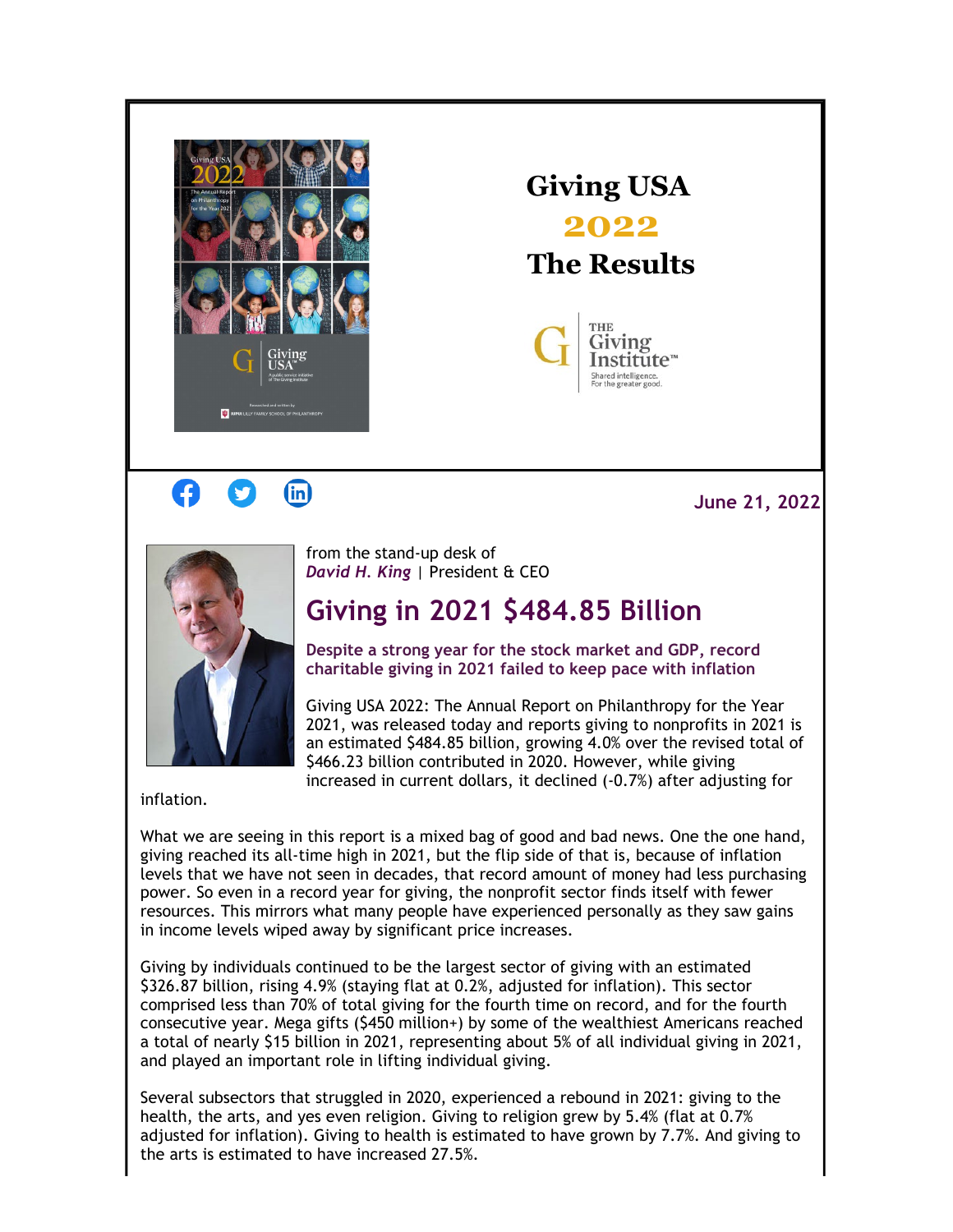The resurgence of giving to arts and culture is a pleasant result. These organizations suffered mightily in 2020 when they were forced to close, which resulted in a double whammy of lost contributed income and lost earned income from admissions and ticket sales. These are largely experience-based organizations, where being "there" is the service they provide. Our museums, theatres, musical venues were all shuttered for over a year, so it is easy to see why there were hit with a decline in 2020, it was an out of site out of mind situation. It's important that donors returned to these organization in 2021 with significant philanthropy once they were able to resume programming.

However, several subsectors that experienced strong growth in 2020, did not fare as well in 2021. For instance, gifting to education is estimated to have declined 2.8% (-7.2% adjusted for inflation). Giving to human service organizations increased 2.2%, but declined -2.4%, adjusted for inflation.

I think to understand some of this you must look past the numbers to the environment of 2021. I think this is particularly true for giving to education. Giving to education fell in 2021 for the first time since 2013. I think this is reflective of a widespread dissatisfaction with how educational institutions responded to the pandemic. To be fair, educational institutions were truly in a no-win situation. Whether they returned to in-person learning or continued virtual, or whether they maintained or lifted mask mandates, either decision was going to meet with disapproval from a significant number of their constituents. I think many people may have expressed that dissatisfaction by withholding contributions.

What concerns me now is how 2022 is going. We are already seeing over 8% inflation this year, with much higher rates than that in the energy and food sectors, which are items every single person and organization must have. Higher costs on those items eats into discretionary income in a very real and immediate way, which can translate into less discretionary income available for charitable contributions. If 2022 continues to see inflation at this rate, or higher, and steep stock market declines, I don't see any way that giving will be able to keep up. I think 20202 could be a struggle as prices increase while philanthropy remains flat or declines again.

Today, I will present the details of the report today at a meeting sponsored in partnership with AFP Greater Atlanta Chapter. Below are the highlights from this year's report.

## **Quick Look at the Results for 2021**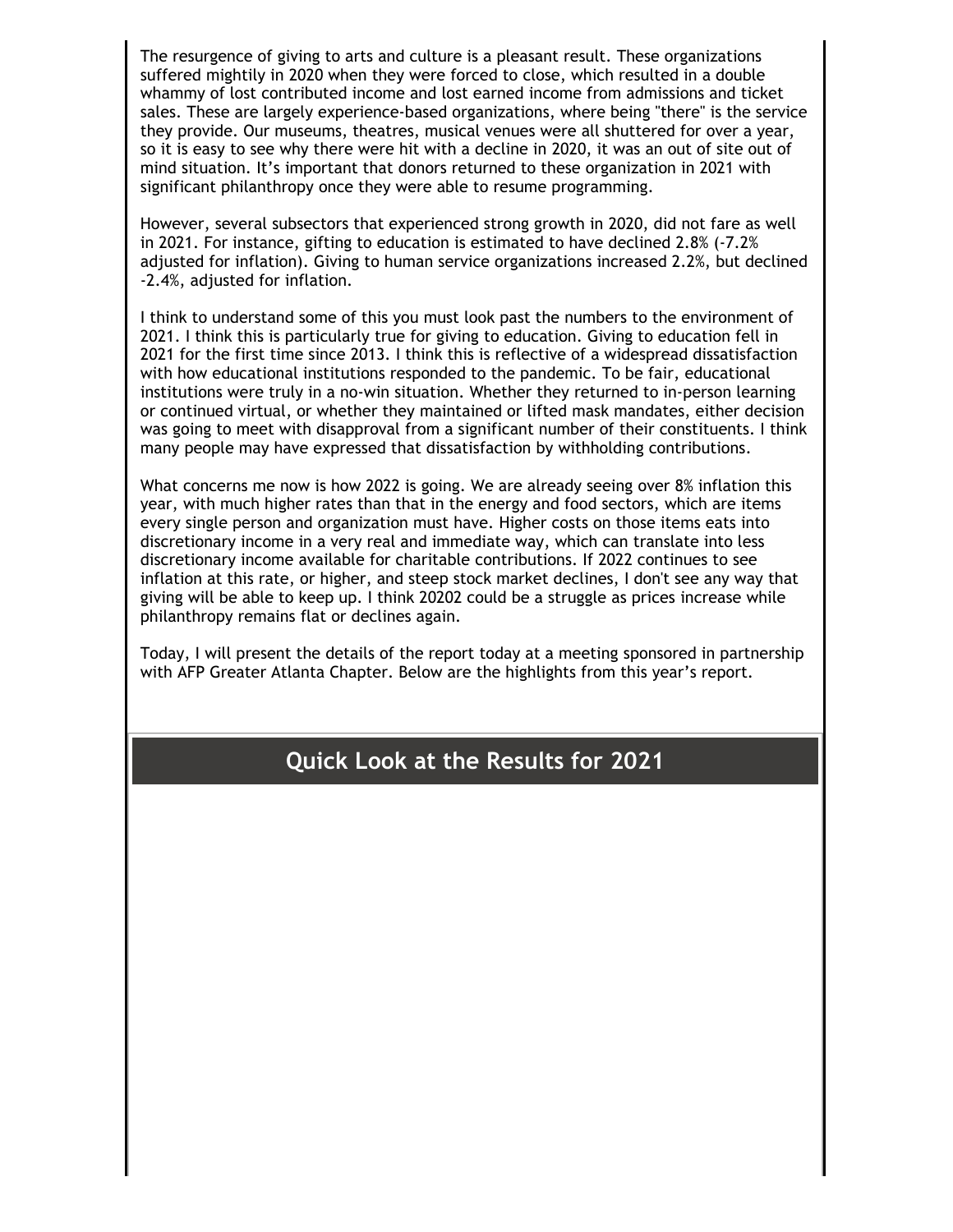

- $\bullet$ Giving by **individuals** totaled an estimated \$326.87 billion, rising 4.9% in 2021 (staying flat at 0.2%, adjusted for inflation). The cumulative change in inflation-adjusted giving by individuals between 2019 and 2021 is 4.7%. In 2021, none of the four giving sources reached an all-time high in inflationadjusted terms, but individuals (also foundations, and bequests) reached the second highest levels of giving on record. Giving by individuals has declined considerably as a percentage of total giving over the last 40 years, from 81% in the first five-year period beginning in 1982 to 69% in the last five-year period beginning in 2017.
- Giving by **foundations** grew 3.4%, to an estimated \$90.88 billion in 2021 (a decline of -1.2%, adjusted for inflation) and amounted to 19% of all gifts made in 2021. Giving increased the most during the five-year period beginning in 1997, at 80.4%. This giving did not decline once between any of the five-year periods between 1982 and 2021.
- Giving by **bequest** totaled an estimated \$46.01 billion in 2021, declining -7.3% from 2020 (a decline of -11.4%, when adjusted for inflation) and accounted for 9% of all gifts made in 2021. This source sector has captured between 7% and 9% of total giving over the last 40 years, with its highest point in the five-year periods beginning in 1992, 1997, and 2017, and its slowest rate of growth during the five-year period beginning in 2007, growing 4.2%. Estimated bequest giving from estates \$10 million and above (filing estates) amounted to \$23.24 billion.
- Giving by **corporations** is estimated to have increased by 23.8% in 2021, totaling \$21.08 billion (growth of 18.3%, adjusted for inflation) and comprised 4% of total giving. Giving by corporations increased the most during the five-year periods beginning in 1997 and 2012, with 28.3% and 14.8% increases, respectively. The five-year period beginning in 2017 recorded a -6.6% decline. Corporate pre-tax profits are a significant factor in how much corporations give each year, and changes in corporate giving closely follow corporate pre-tax profits and is estimated to be 0.7% of corporate pre-tax profits for 2021.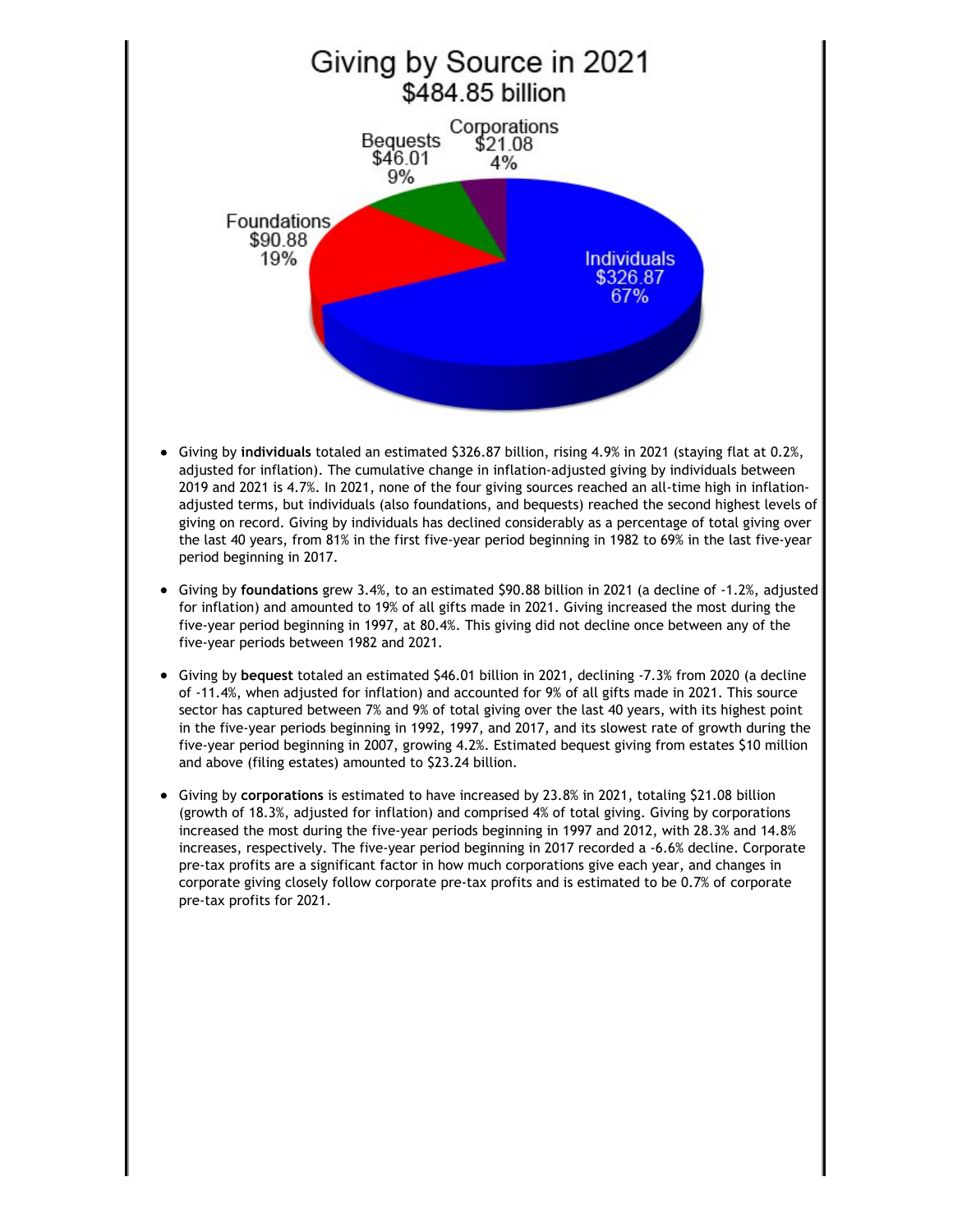

- Giving to **religion** grew by 5.4% between 2020 and 2021, with an estimated \$135.78 billion in contributions. Inflation-adjusted giving to the religion subsector stayed flat with growth of 0.7% in 2021 and comprised 27% of all donations received by charities in 2021.
- The **education** subsector comprised the second-largest portion of charitable dollars in 2021, receiving \$79.70 billion,14% of total gifts. Between 2020 and 2021, inflation-adjusted giving to education declined -7.2%. The cumulative change in giving to education between 2019 and 2021 is 6.8% in inflation-adjusted dollars.
- Giving to **human services** increased by an estimated 2.2% in 2021, totaling \$65.33 billion and received 13% of charitable dollars in 2021. Adjusted for inflation, giving to human services organizations declined by -2.4%.
- Giving to **foundations** is estimated to have increased by 9.3% in 2021, to \$64.26 billion. Adjusted for  $\bullet$ inflation, giving to foundations grew by 4.4%. In 2021, giving to foundations reached its highest inflation-adjusted value recorded to date.
- Giving to **human services** organizations grew 2.2% in 2021, totaling \$65.33 billion, ranking third in total gifts received, at 13% of charitable dollars in 2021. Adjusted for inflation, giving to human services increased 8.0% between 2019 and 2020, and declined -2.4% between 2020 and 2021.
- Giving to **health** organizations increased 7.7% in 2021, totaling \$40.58 billion, and ranked sixth in total gifts received, at 8% of charitable dollars in 2021. Adjusted for inflation, giving to health increased 2.9% between 2020 and 2021.
- Giving to **public-society benefit** organizations increased an estimated 23.5% between 2020 and 2021, receiving \$55.85 billion. Comprising the fifth-largest portion of charitable dollars in 2021, public-society benefit organizations received 11% of total giving. Adjusted for inflation, giving to public-society benefit organizations grew 17.9%.
- Giving to **arts, culture, and humanities** is estimated to have increased 27.5% between 2020 and 2021, to \$23.50 billion. Adjusted for inflation, giving to the arts, culture, and humanities subsector increased 21.8%. This subsector received the eighth-largest portion of charitable dollars in 2021, at 5% of total giving.
- Giving to **international affairs** is estimated to be \$27.44 billion in 2021, staying level with 2020 with 0.0% growth. Adjusted for inflation, giving to international affairs organizations declined -4.5%. This subsector ranked seventh in total gifts received, amounting to 5% of charitable dollars in 2021.
- Giving to **environmental/animal** organizations is estimated to have increased 11.0% between 2020 and 2021, to \$16.32 billion. Comprising the ninth-largest share of charitable dollars in 2021, the environment and animals subsector received 3% of total gifts. Adjusted for inflation, donations to